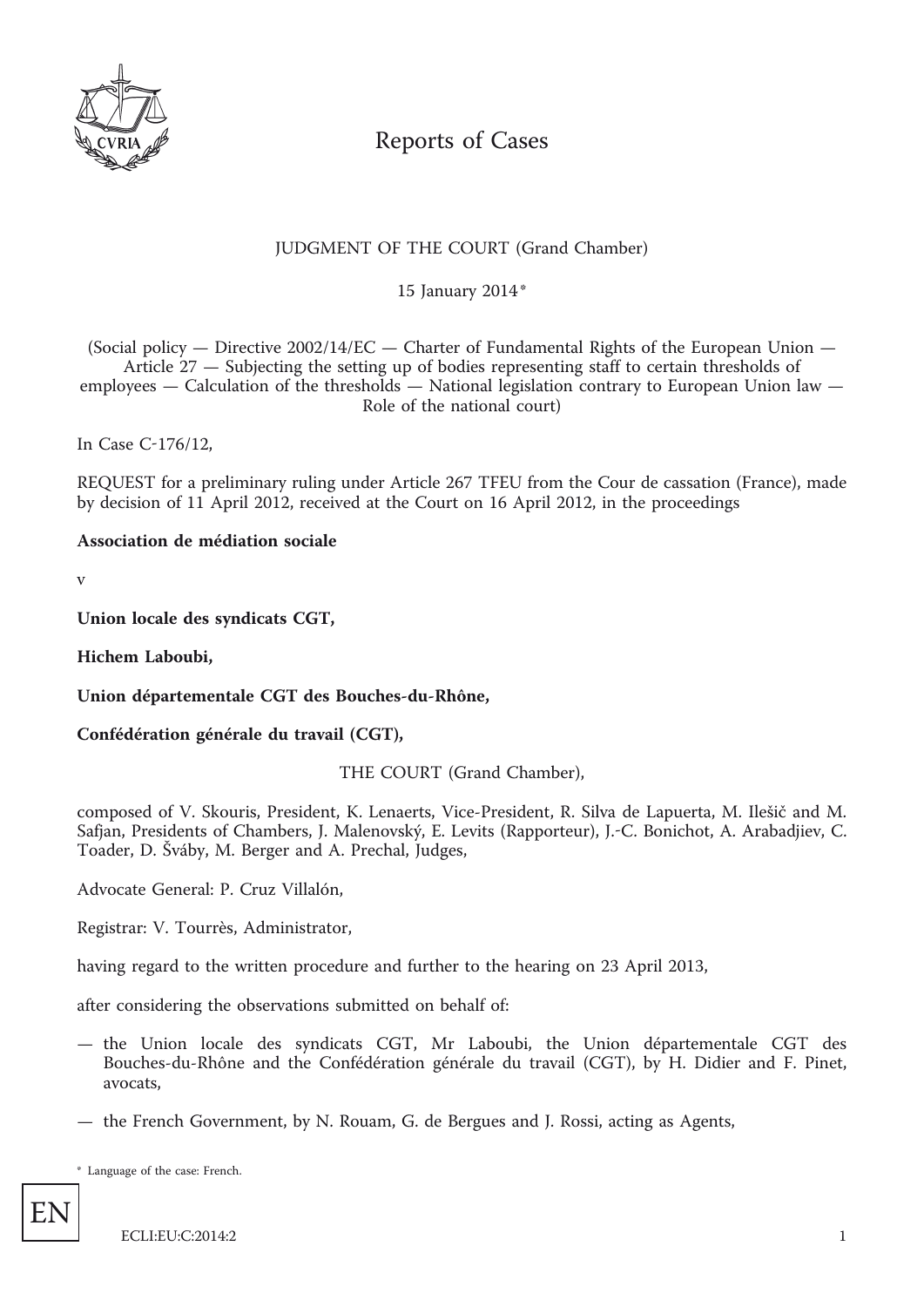- the German Government, by K. Petersen, acting as Agent,
- the Netherlands Government, by M. Noort and C. Wissels, acting as Agents,
- the Polish Government, by J. Faldyga, A. Siwek, B. Majczyna and M. Szpunar, acting as Agents,
- the European Commission, by J. Enegren, D. Martin and G. Rozet, acting as Agents,

after hearing the Opinion of the Advocate General at the sitting on 18 July 2013,

gives the following

#### **Judgment**

- 1 This request concerns the interpretation of Article 27 of the Charter of Fundamental Rights of the European Union ('the Charter') and Directive 2002/14/EC of the European Parliament and of the Council of 11 March 2002 establishing a general framework for informing and consulting employees in the European Community (OJ 2002 L 80, p. 29).
- 2 The request has been made in the course of proceedings between, on the one hand, the Association de médiation sociale ('the AMS') and, on the other, the Union locale des syndicats CGT, Mr Laboubi, the Union départementale CGT des Bouches-du-Rhône and the Confédération générale du travail (CGT) regarding the setting up, by the trade union with jurisdiction for the district, of bodies representing staff within the AMS.

### **Legal context**

#### *European Union legislation*

3 Article 27 of the Charter is worded as follows:

'Workers or their representatives must, at the appropriate levels, be guaranteed information and consultation in good time in the cases and under the conditions provided for by Union law and national laws and practices.'

4 Article 1 of Directive 2002/14, entitled 'Object and principles', provides:

'1. The purpose of this Directive is to establish a general framework setting out minimum requirements for the right to information and consultation of employees in undertakings or establishments within the Community.

2. The practical arrangements for information and consultation shall be defined and implemented in accordance with national law and industrial relations practices in individual Member States in such a way as to ensure their effectiveness.

...'

5 Article 2 of the Directive, entitled 'Definitions', provides as follows:

'For the purposes of this Directive:

...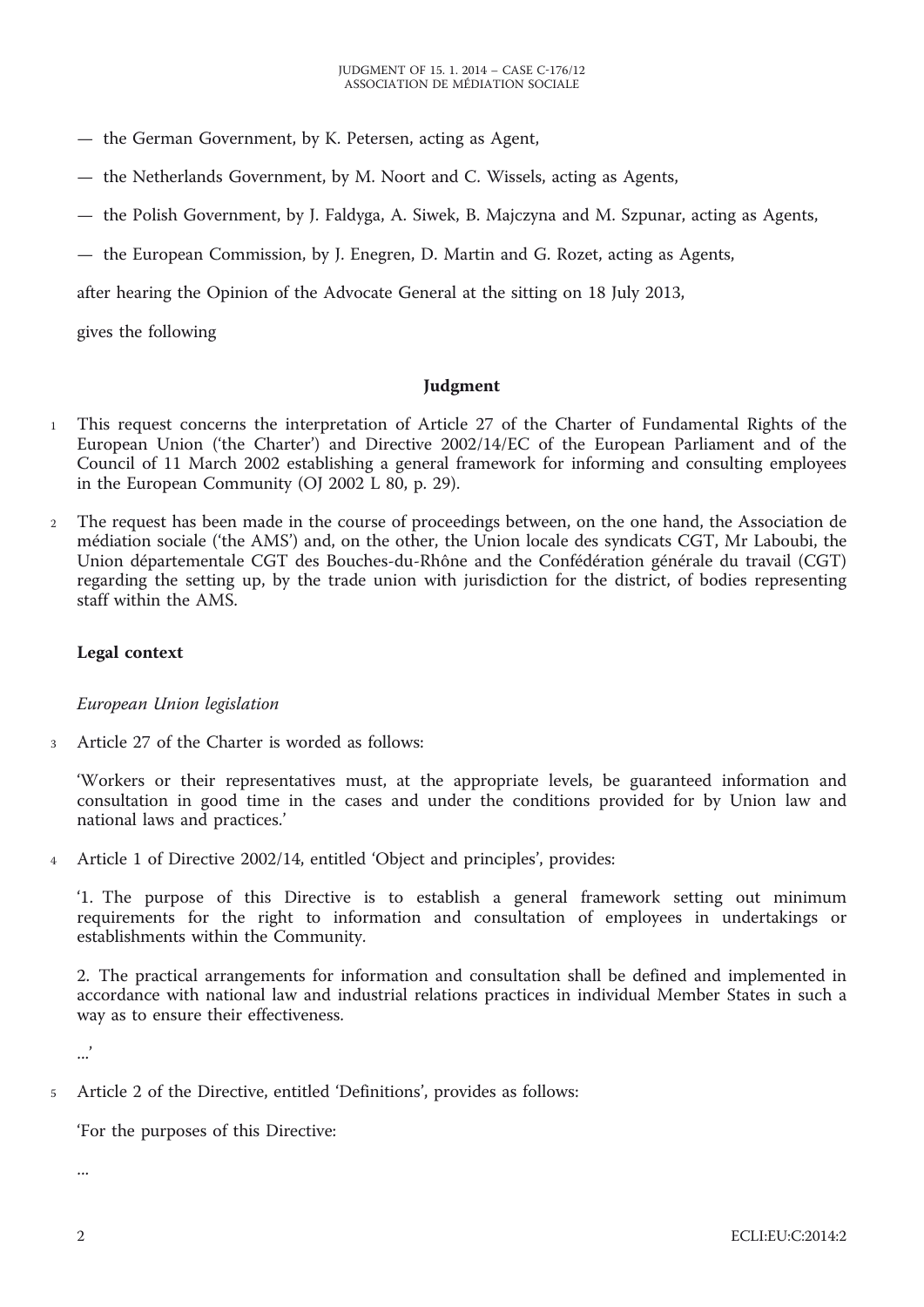(d) "employee" means any person who, in the Member State concerned, is protected as an employee under national employment law and in accordance with national practice;

...'

6 Article 3 of that directive, entitled 'Scope', states in paragraph 1 thereof:

'This Directive shall apply, according to the choice made by Member States, to:

- (a) undertakings employing at least 50 employees in any one Member State, or
- (b) establishments employing at least 20 employees in any one Member State.

Member States shall determine the method for calculating the thresholds of employees employed.'

7 Article 4 of Directive 2002/14, entitled 'Practical arrangements for information and consultation', provides, in paragraph 1 thereof, as follows:

'In accordance with the principles set out in Article 1 and without prejudice to any provisions and/or practices in force more favourable to employees, the Member States shall determine the practical arrangements for exercising the right to information and consultation at the appropriate level in accordance with this Article.'

8 Article 11 of Directive 2002/14 provides that Member States must adopt the laws, regulations and administrative provisions necessary to comply with that directive not later than 23 March 2005 or must ensure that management and labour introduce by that date the required provisions, the Member States being obliged to take all necessary steps enabling them to guarantee the results imposed by that directive at all times.

## *French legislation*

- 9 In accordance with Article L. 2312-1 of the Labour Code (Code du Travail), the election of staff representatives is obligatory for all establishments with 11 or more employees.
- 10 Where the undertaking or establishment has 50 employees or more, the trade union organisations must designate, pursuant to Articles L. 2142-1-1 and L. 2143-3 of that code, a union representative and must create, pursuant to Article L. 2322-1 of that code, a works council.
- 11 Article L. 1111-2 of the Labour Code provides:

'For the purpose of implementing the provisions of this Code, the staff numbers in an undertaking shall be calculated in accordance with the following provisions:

- 1. Employees with a full-time contract of indefinite duration and homeworkers shall be taken fully into account in calculating the staff numbers in an undertaking;
- 2. Employees with a fixed-term contract, employees with an intermittent employment contract, employees provided to the undertaking by an outside undertaking who are present in the premises of the hiring undertaking and who have worked there for at least one year, and temporary employees, shall be taken into account in calculating the staff numbers in an undertaking pro-rata to the amount of time they have spent at the undertaking during the preceding 12 months. However, employees with fixed term contracts and employees provided to the undertaking by an outside undertaking, including temporary employees, shall be excluded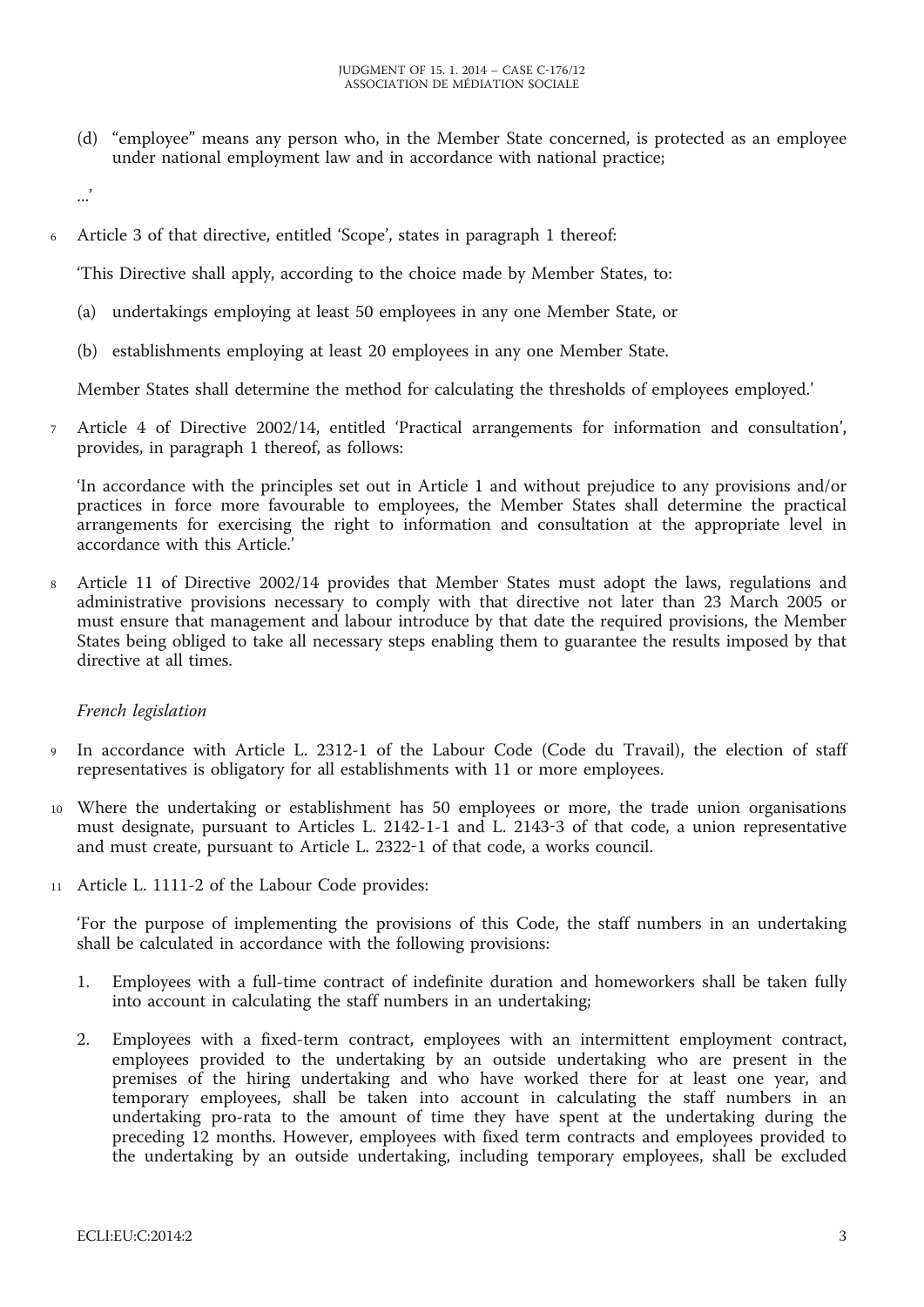from the calculation of the staff numbers where they replace an employee who is absent or whose employment contract has been suspended, in particular on account of maternity leave, leave for adoption or parental leave for education;

- 3. Part-time employees, whatever the nature of their employment contract, shall be taken into account by dividing the total number of working hours laid down in their employment contracts by the statutory or standard working hours.'
- 12 Article L. 1111-3 of the Labour Code provides:
	- '1. Apprentices;
	- 2. holders of an employment-initiative contract, for the duration of the agreement under Article L. 5134-66;
	- 3. (repealed);
	- 4. holders of an accompanied-employment contract for the duration of the agreement referred to in Article L. 5134-19-1;
	- 5. (repealed);
	- 6. holders of a professional training contract until the expiry provided for by the contract where it is for a limited duration or until the end of the professional training where the contract is for an unlimited duration;

shall be excluded from the calculation of staff numbers.

However, those employees shall be taken into account for the purposes of applying the legal provisions relating to the calculation of the risk of accidents at work and occupational diseases.'

## **The dispute in the main proceedings and the questions referred for a preliminary ruling**

- 13 The AMS is an association governed by the Law of 1 July 1901 on the contract of association. That association participates in the implementation of social mediation measures and measures for the prevention of crime in the city of Marseille (France). Its objective is also to promote the reintegration into working life of unemployed persons or persons with social and professional difficulty in gaining access to employment. In this connection, the AMS offers them the opportunity to gain professional training in the field of social mediation after having followed an individual career plan.
- 14 On 4 June 2010, the Union départementale CGT des Bouches-du-Rhône appointed Mr Laboubi as representative of the trade union section created within the AMS.
- 15 The AMS challenges that appointment. It takes the view that it has staff numbers of fewer than 11 and, *a fortiori*, fewer than 50 employees and that, as a result, it is not required, under the relevant national legislation, to take measures for the representation of employees, such as the election of a staff representative.
- 16 In order to determine whether those thresholds of 11 or 50 employees are met within the association, the AMS considers that it is necessary to exclude from the calculation of its staff numbers, in accordance with Article L. 1111-3 of the Labour Code, apprentices, employees with an employment-initiative contract or accompanied-employment contract and employees with a professional training contract ('employees with assisted contracts').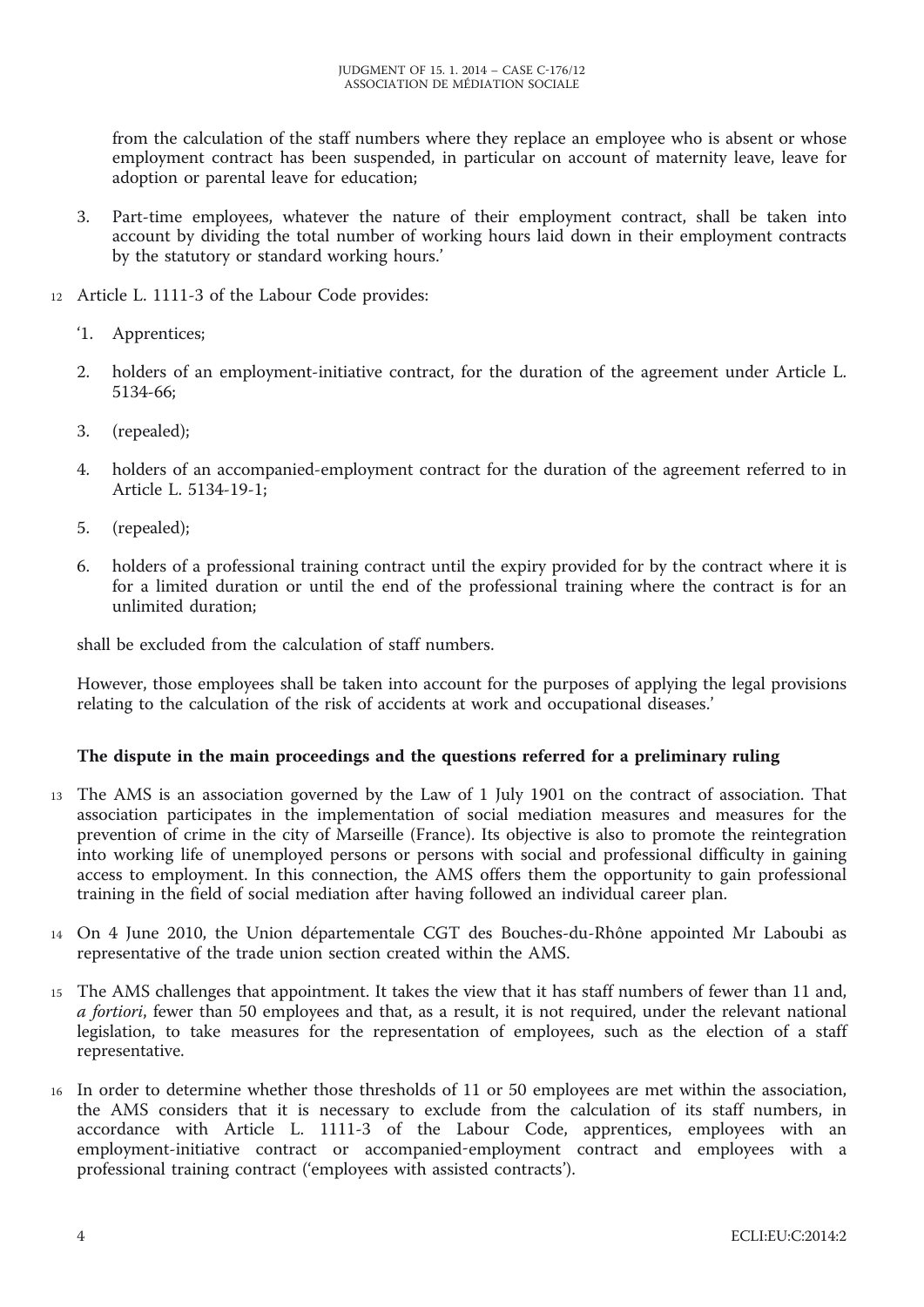- 17 The Tribunal d'instance de Marseille (Marseille District Court), hearing an application brought by the AMS for the annulment of Mr Laboubi's appointment as representative for the CGT trade union section and a counterclaim by that trade union for an order that the AMS organise elections for the purposes of setting up within it bodies representing staff, referred a priority question on constitutionality to the Cour de cassation (Court of Cassation) concerning the provisions of Article L. 1111-3 of the Labour Code.
- 18 The Cour de cassation referred that question to the Conseil constitutionnel (Constitutional Council). On 29 April 2011, the Conseil constitutionnel declared that Article L. 1111-3 of the Labour Code was not unconstitutional.
- 19 Before the Tribunal d'instance de Marseille, Mr Laboubi and the Union locale des syndicats CGT des Quartiers Nord – supported by the Union départementale CGT des Bouches-du-Rhône and the CGT as interveners – submitted that the provisions of Article L. 1111-3 of the Labour Code are nevertheless contrary to European Union law and to the French Republic's international commitments.
- 20 Ruling again on 7 July 2011, the Tribunal d'instance de Marseille upheld those arguments and did not apply Article L. 1111-3 of the Labour Code on the grounds that it did not comply with European Union law. The tribunal thus declared the appointment of Mr Laboubi as trade union section representative to be valid, after finding that, without the exclusions established by Article L. 1111-3 of the Labour Code, the staff numbers of the association in question would be far above the threshold of 50 employees.
- 21 The AMS brought an appeal before the Cour de cassation against that judgment.
- 22 In those circumstances, the Cour de cassation decided to stay the proceedings and to refer the following questions to the Court for a preliminary ruling:
	- '(1) May the fundamental right of workers to information and consultation, recognised by Article 27 of the [Charter], and as specified in the provisions of Directive [2002/14], be invoked in a dispute between private individuals in order to assess the compliance [with European Union law] of a national measure implementing the directive?
	- (2) In the affirmative, may those same provisions be interpreted as precluding a national legislative provision which excludes from the calculation of staff numbers in the undertaking, in particular to determine the legal thresholds for putting into place bodies representing staff, workers with [assisted] contracts?'

## **The questions referred**

- 23 By its questions, which it is appropriate to consider together, the referring court seeks to ascertain, in essence, whether Article 27 of the Charter, by itself or in conjunction with the provisions of Directive 2002/14, must be interpreted to the effect that, where a national provision implementing that directive, such as Article L. 1111-3 of the Labour Code, is incompatible with European Union law, that article of the Charter can be invoked in a dispute between individuals in order to disapply that national provision.
- 24 In this connection, it must first be observed that the Court has already held that, since Directive 2002/14 has defined, in Article 2(d) thereof, the group of persons to be taken into account at the time of the calculation of the staff numbers of the undertaking, Member States cannot exclude from that calculation a specific category of persons initially included in that group (see Case C-385/05 *Confédération générale du travail and Others* [2007] ECR I-611, paragraph 34).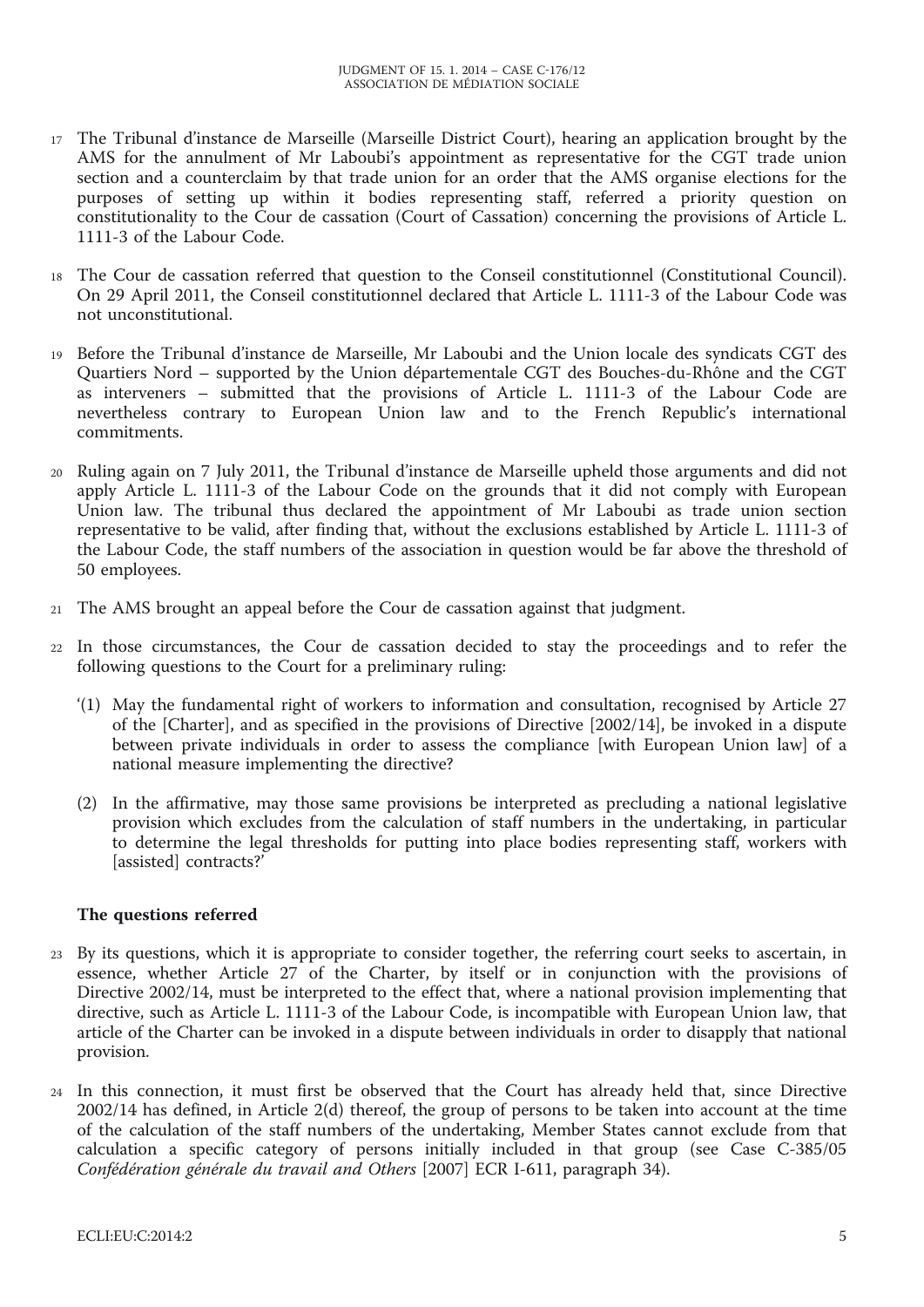- 25 National legislation such as that at issue in the main proceedings, which excludes from the calculation of the staff numbers of an undertaking a specific category of employees, has the consequence of exempting certain employers from the obligations laid down in Directive 2002/14 and of depriving their employees of the rights granted under that directive. Consequently, it is liable to render those rights meaningless and thus make that directive ineffective (see *Confédération générale du travail and Others*, paragraph 38).
- 26 Admittedly, it is settled case-law that the encouragement of recruitment, which is highlighted by the French Government in the case in the main proceedings, constitutes a legitimate aim of social policy and that the Member States have, in choosing the measures capable of achieving the aims of their social policy, a broad margin of discretion (see *Conféderation générale du travail and Others*, paragraph 28 and the case-law cited).
- 27 However, the margin of discretion which the Member States enjoy in matters of social policy cannot have the effect of frustrating the implementation of a fundamental principle of European Union law or of a provision of that law (see *Confédération générale du travail and Others*, paragraph 29).
- 28 An interpretation of Directive 2002/14 according to which Article 3(1) thereof allows the Member States to exclude from the calculation of the staff numbers of the undertaking a specific category of workers on grounds such as those put forward by the French Government in the case in the main proceedings is incompatible with Article 11 of that directive, which requires Member States to take all necessary steps enabling them to guarantee the results imposed by Directive 2002/14, in that it implies that the States would be allowed to evade that obligation to reach a clear and precise result imposed by European Union law (see *Confédération générale du travail and Others*, paragraph 40 and the case-law cited).
- 29 Having regard to the foregoing considerations, it must therefore be concluded that Article 3(1) of Directive 2002/14 must be interpreted as precluding a national provision, such as Article L. 1111-3 of the Labour Code, under which workers with assisted contracts are excluded from the calculation of staff numbers in the undertaking when determining the legal thresholds for setting up bodies representing staff.
- Secondly, it is necessary to examine whether Directive 2002/14, in particular Article 3(1) thereof, meets the conditions to have direct effect and, if so, whether the defendants in the main proceedings may rely on it against the AMS.
- 31 In this connection, it should be recalled that, according to settled case-law of the Court, whenever the provisions of a directive appear, so far as their subject-matter is concerned, to be unconditional and sufficiently precise, they may be relied upon before the national courts by individuals against the State where the latter has failed to implement the directive in domestic law by the end of the period prescribed or where it has failed to implement the directive correctly (see Joined Cases C-397/01 to C-403/01 *Pfeiffer and Others* [2004] ECR I-8835, paragraph 103 and the case-law cited).
- 32 In the present case, Article 3(1) of Directive 2002/14 provides that it is for the Member States to determine the method for calculating the thresholds of employees.
- 33 Although Article 3(1) of Directive 2002/14 grants the Member States a certain degree of discretion when adopting the measures necessary to implement that directive, that does not alter the precise and unconditional nature of the obligation in that article to take account of all employees.
- 34 The Court has already held, as pointed out in paragraph 24 above, that, since Directive 2002/14 has defined the group of persons to be taken into account at the time of that calculation, Member States cannot exclude from that calculation a specific category of persons initially included in that group. Thus, although that directive does not prescribe the manner in which the Member States are to take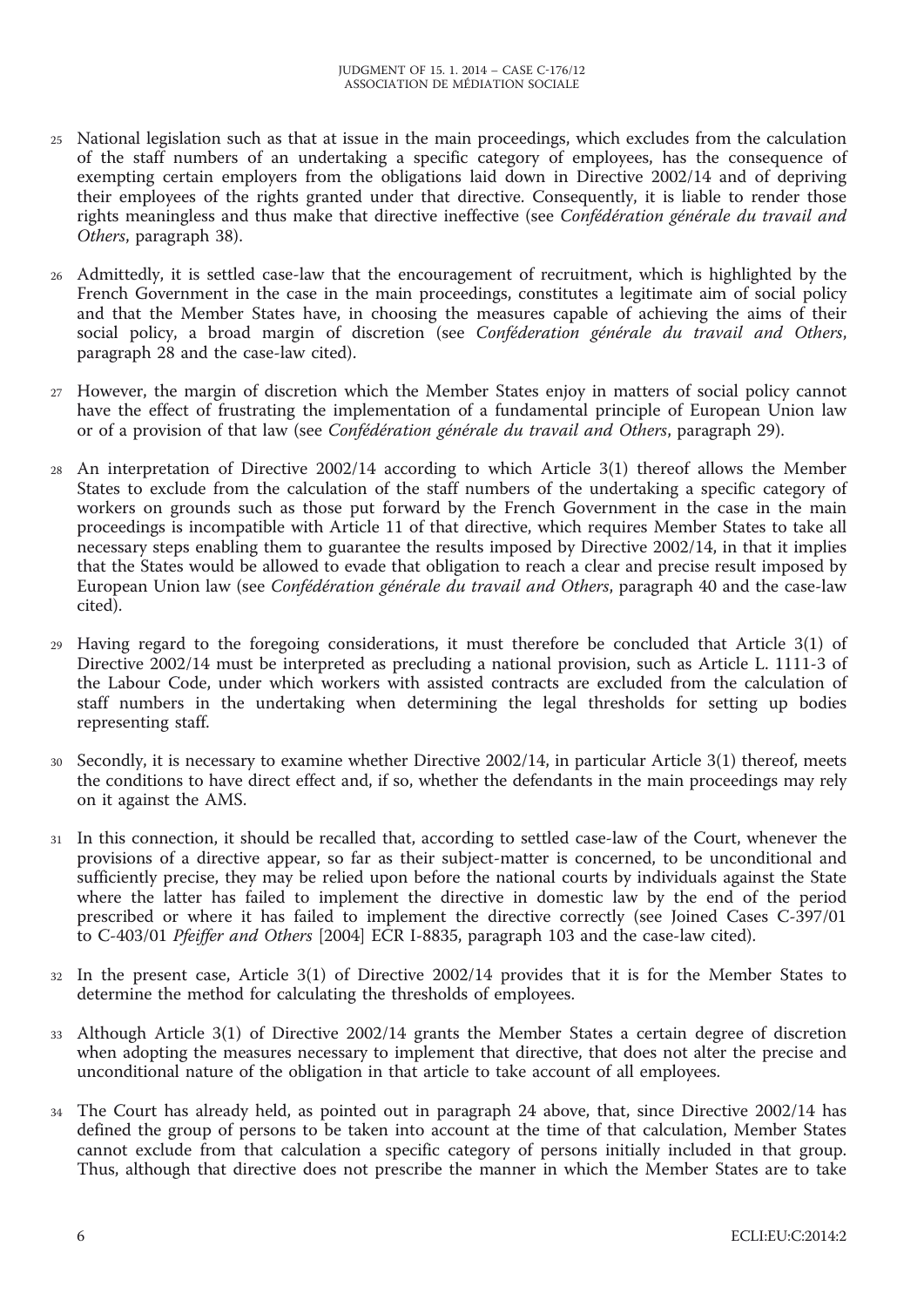account of employees falling within its scope when calculating the thresholds of workers employed, it does nevertheless require that they be taken into account (see *Confédération générale du travail and Others*, paragraph 34).

- 35 Having regard to that case-law concerning Article 3(1) of Directive 2002/14 (see *Confédération générale du travail and Others*, paragraph 40), it follows that that provision fulfils all of the conditions necessary for it to have direct effect.
- 36 However, it must be recalled that, according to settled case-law, even a clear, precise and unconditional provision of a directive seeking to confer rights or impose obligations on individuals cannot of itself apply in proceedings exclusively between private parties (see *Pfeiffer and Others*, paragraph 109, and Case C-555/07 *Kücükdeveci* [2010] ECR I-365, paragraph 46).
- 37 In this connection, it was noted in paragraph 13 above that the AMS is an association governed by private law, even if it has a social objective. It follows from this that, because of the legal nature of the AMS, the defendants in the main proceedings cannot rely on the provisions of Directive 2002/14, as such, against that association (see, to that effect, Case C-282/10 *Dominguez* [2012] ECR, paragraph 42).
- 38 None the less, the Court has held that a national court, when hearing a case between individuals, is required, when applying the provisions of domestic law adopted for the purpose of transposing obligations laid down by a directive, to consider the whole body of rules of national law and to interpret them, so far as possible, in the light of the wording and purpose of the directive in order to achieve an outcome consistent with the objective pursued by the directive (see Case C-212/04 *Adeneler and Others* [2006] ECR I-6057, paragraph 111; *Pfeiffer and Others*, paragraph 119; and *Dominguez*, paragraph 27).
- 39 Nevertheless, the Court has stated that this principle of interpreting national law in conformity with European Union law has certain limits. Thus the obligation on a national court to refer to the content of a directive when interpreting and applying the relevant rules of domestic law is limited by general principles of law and it cannot serve as the basis for an interpretation of national law *contra legem* (see Case C-268/06 *Impact* [2008] ECR I-2483, paragraph 100, and *Dominguez*, paragraph 25).
- 40 In the case in the main proceedings, it is apparent from the order for reference that the Cour de cassation is faced with such a limitation, so that Article L. 1111-3 of the Labour Code cannot be interpreted in conformity with Directive 2002/14.
- 41 Accordingly, it is necessary to ascertain, thirdly, whether the situation in the case in the main proceedings is similar to that in the case which gave rise to *Kükükdeveci*, so that Article 27 of the Charter, by itself or in conjunction with the provisions of Directive 2002/14, can be invoked in a dispute between individuals in order to preclude, as the case may be, the application of the national provision which is not in conformity with that directive.
- 42 In respect of Article 27 of the Charter, as such, it should be recalled that it is settled case-law that the fundamental rights guaranteed in the legal order of the European Union are applicable in all situations governed by European Union law (see Case C-617/10 *Åkerberg Fransson* [2013] ECR, paragraph 19).
- 43 Thus, since the national legislation at issue in the main proceedings was adopted to implement Directive 2002/14, Article 27 of the Charter is applicable to the case in the main proceedings.
- 44 It must also be observed that Article 27 of the Charter, entitled 'Workers' right to information and consultation within the undertaking', provides that workers must, at various levels, be guaranteed information and consultation in the cases and under the conditions provided for by European Union law and national laws and practices.